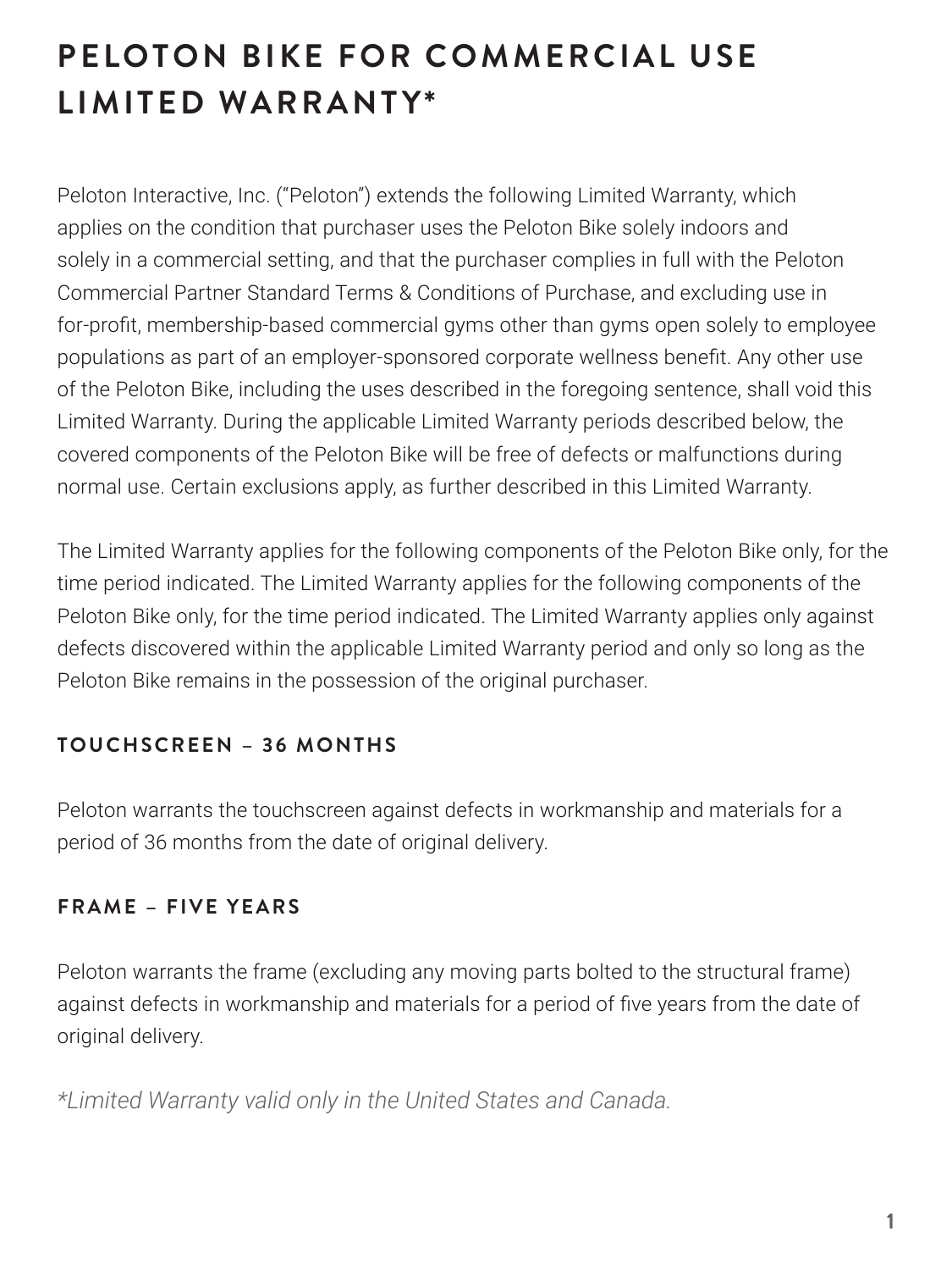## **BIKE COMPONENTS – 36 MONTHS**

Peloton warrants the components and all original parts of the Peloton Bike other than pedals, including its belt, brake resistance, crank shaft, seatpost, handlebars and water bottle holder, against defects in workmanship and materials for a period of 36 months from the date of original delivery.

## **BIKE PEDALS – SIX MONTHS**

Peloton warrants the components and all original parts of the original pedals that come with the Peloton Bike against defects in workmanship and materials for a period of six months from the date of original delivery. Bike pedals are not warranted against normal wear and tear and it is important that you maintain the pedals by inspecting the pedals regularly for any damage, loose parts or other signs of wear and tear that could cause breakdowns or part failures. Any pedal that shows signs of worn or damaged parts should be removed from service immediately. Please refer to Peloton's guide on maintaining your pedals, available on Peloton's website.

## **LABOR – 36 MONTHS**

For Peloton Bikes originally assembled by an authorized Peloton technician, Peloton will cover the labor cost for the repair or replacement made under this Limited Warranty, where performed by an authorized Peloton technician, for a period of 36 months from the date of original delivery. Except where applicable law requires otherwise, repair labor is not covered for locations where Peloton did not originally assemble the Peloton Bike or if the Peloton Bike is moved to a location that is outside Peloton's service area.

## **EXCLUSIONS AND LIMITATIONS**

#### **WHO IS COVERED?**

The original owner of the Peloton Bike. The Peloton Bike must remain in the possession of the original purchaser at the location where originally assembled. This Limited Warranty is not transferable.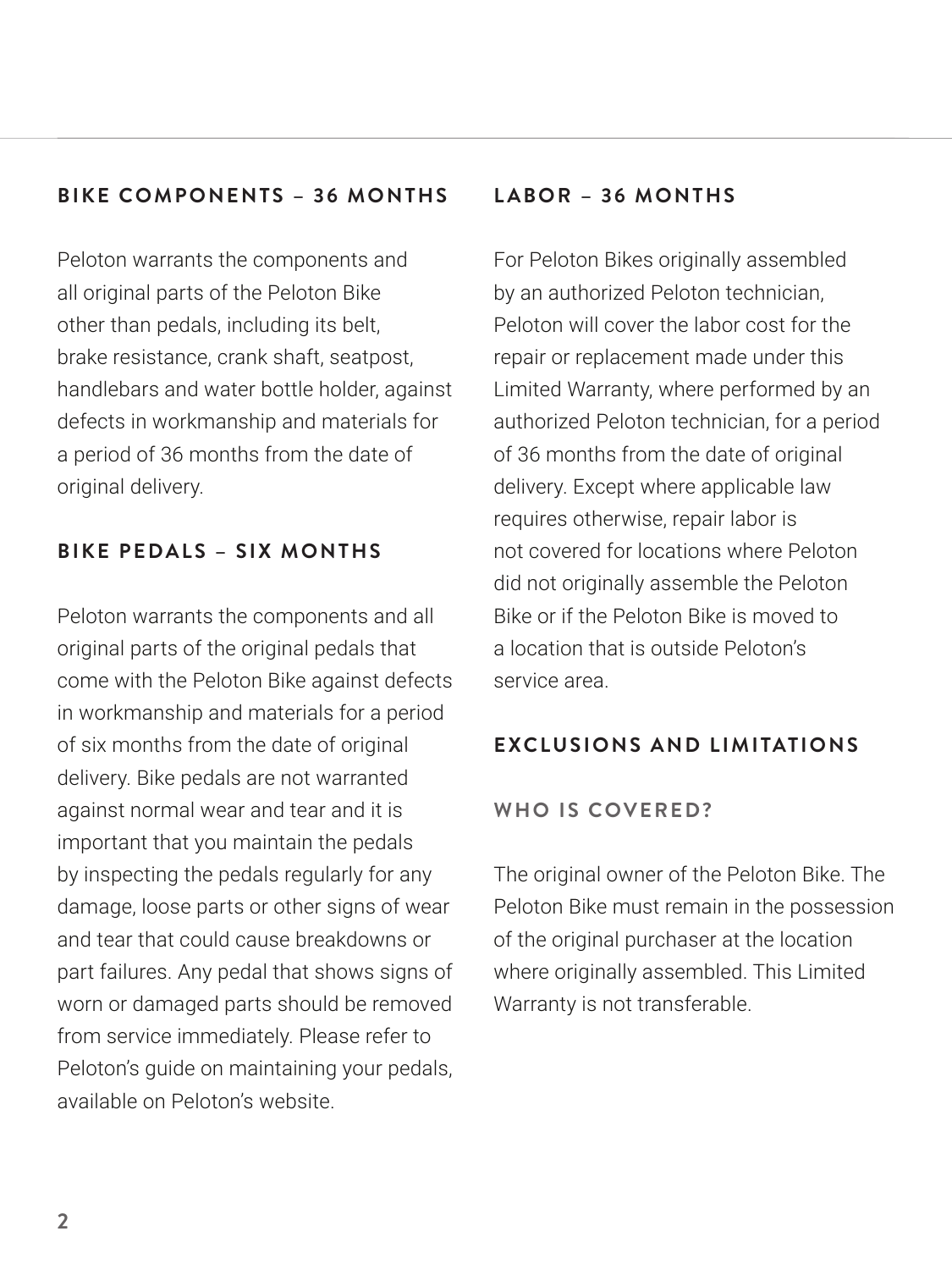#### **WHAT IS COVERED?**

If a defect arises in the Peloton Bike or a warranted component within the applicable Limited Warranty period, the purchaser's sole and exclusive remedy is for Peloton to, at Peloton's discretion to the extent permitted by law, either replace or repair the defective or malfunctioning Peloton Bike or component with the same or a comparable model. Any replacement or repaired component shall be warranted for the remainder of the original Limited Warranty period or 30 days, whichever is longer, or for any additional period that is required by applicable law.

#### **WHAT IS NOT COVERED**

Any other Peloton products or services, non-Peloton products or labor, units that are, or that Peloton reasonably believes to be, stolen, counterfeit, or purchased from an unauthorized distributor or reseller, units purchased or used outside the U.S. or Canada, and units missing serial numbers.

Software, even if sold with or embedded in the Peloton Bike, or Internet connectivity.

Peloton does not warrant that the operation of the Peloton Bike will be uninterrupted or error-free.

Damage or equipment failure due to normal wear and tear, improper or negligent assembly, maintenance, installation, relocation, or repair (other than that caused by a Peloton authorized service technician), use of the Peloton Bike with parts or accessories from third parties, or with parts or accessories not originally intended for or compatible with the Peloton Bike, or any use contrary to the instructions in this Owner's Manual.

Damage or equipment failure due to accident, abuse, improper or abnormal use, neglect, corrosion, discoloration of paint or plastic (or any other change in cosmetic appearance that does not affect performance), theft, vandalism, fire, flood, wind, lightning, freezing or other natural disasters or acts of God of any kind, electrical wiring, power reduction, power fluctuation or power failure from whatever cause, unusual atmospheric conditions, collision, introduction of foreign objects, or modifications that are unauthorized or not recommended by Peloton.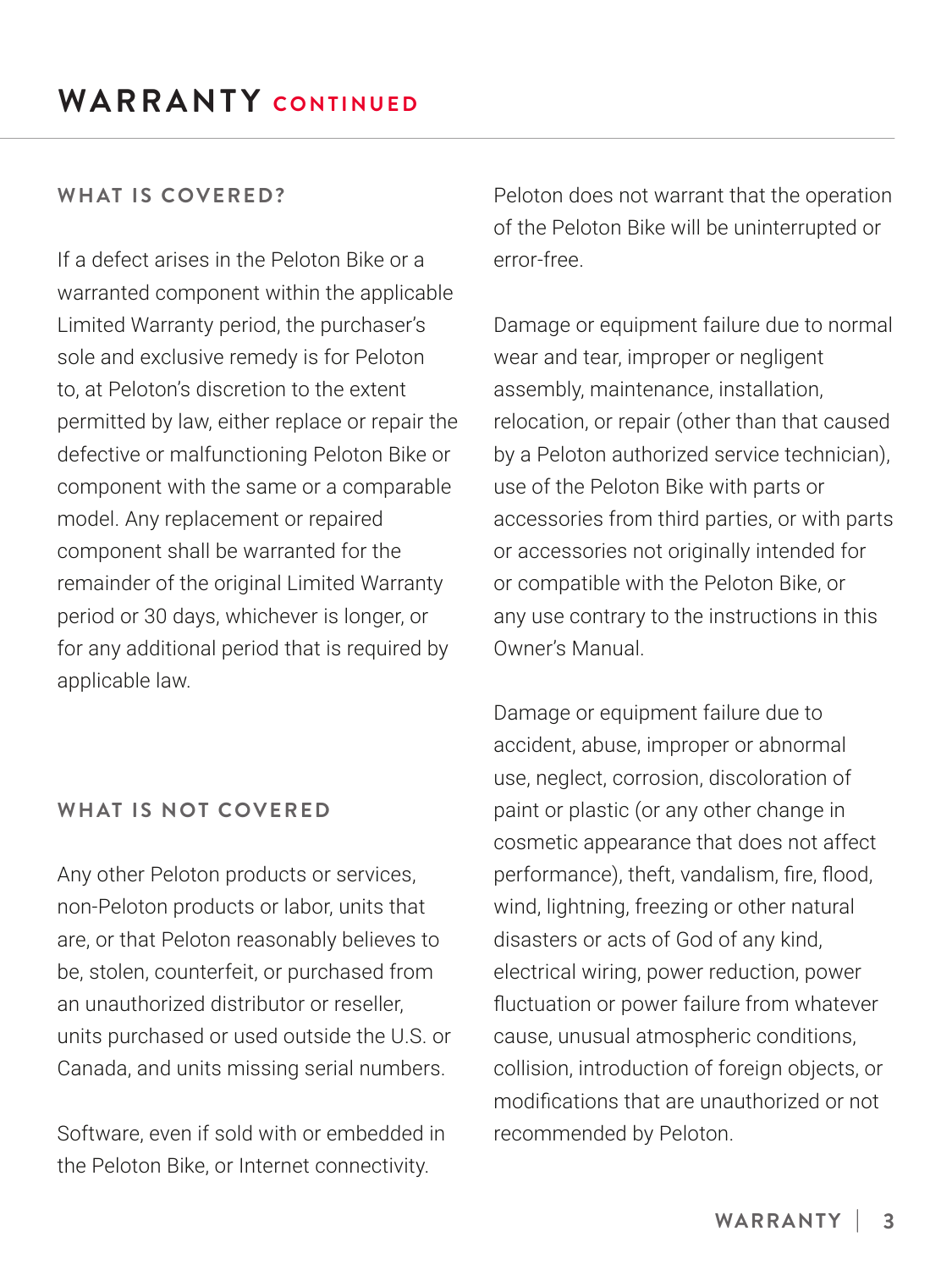Incidental or consequential damages. Peloton is not responsible or liable for indirect, special, incidental or consequential damages, economic loss, loss of property or profits, loss of enjoyment or use, or other consequential damages of any nature whatsoever in connection with the purchase, use, repair or maintenance of equipment or parts. Peloton does not provide monetary or other compensation for any such repairs or replacement parts costs, including but not limited to gym membership fees, work time lost, cost of substitute equipment, diagnostic visits, maintenance visits or transportation.

Any attempt to move or repair fitness equipment creates a risk of injury and property damage. Peloton is not responsible or liable for any damage or injury incurred during, or as a result of, any move, repair or attempted repair of equipment by anyone other than a Peloton authorized service technician. All moves or repairs attempted by you or your agents are undertaken AT YOUR OWN RISK and Peloton shall have no liability for any injury to persons or property arising from such attempted moves or repairs. In addition, labor may no longer be covered if the

Peloton Bike is moved outside of Peloton's service area.

Where permitted by law, replacement units, parts and electronic components reconditioned to as-new condition by Peloton or its vendors may sometimes be supplied as warranty replacement and constitute fulfillment of warranty terms.

THIS LIMITED WARRANTY IS THE EXCLUSIVE WARRANTY GIVEN BY PELOTON AND SUPERSEDES ANY PRIOR, CONTRARY OR ADDITIONAL REPRESENTATIONS. ALL OTHER WARRANTIES, EXPRESS OR IMPLIED, INCLUDING ANY STATUTORY WARRANTY OR CONDITION OF MERCHANTABILITY OR FITNESS FOR A PARTICULAR PURPOSE, ARE DISCLAIMED EXCEPT TO THE EXTENT PROHIBITED BY LAW. IN SUCH EVENT, SUCH WARRANTY IS LIMITED TO THE DURATION OF THE WARRANTY PERIODS SET FORTH ABOVE. THIS EXCLUSION APPLIES EVEN IF THIS WARRANTY FAILS OF ITS ESSENTIAL PURPOSES AND REGARDLESS OF WHETHER DAMAGES ARE SOUGHT FOR BREACH OF WARRANTY, BREACH OF CONTRACT, NEGLIGENCE, OR STRICT LIABILITY IN TORT OR UNDER ANY OTHER